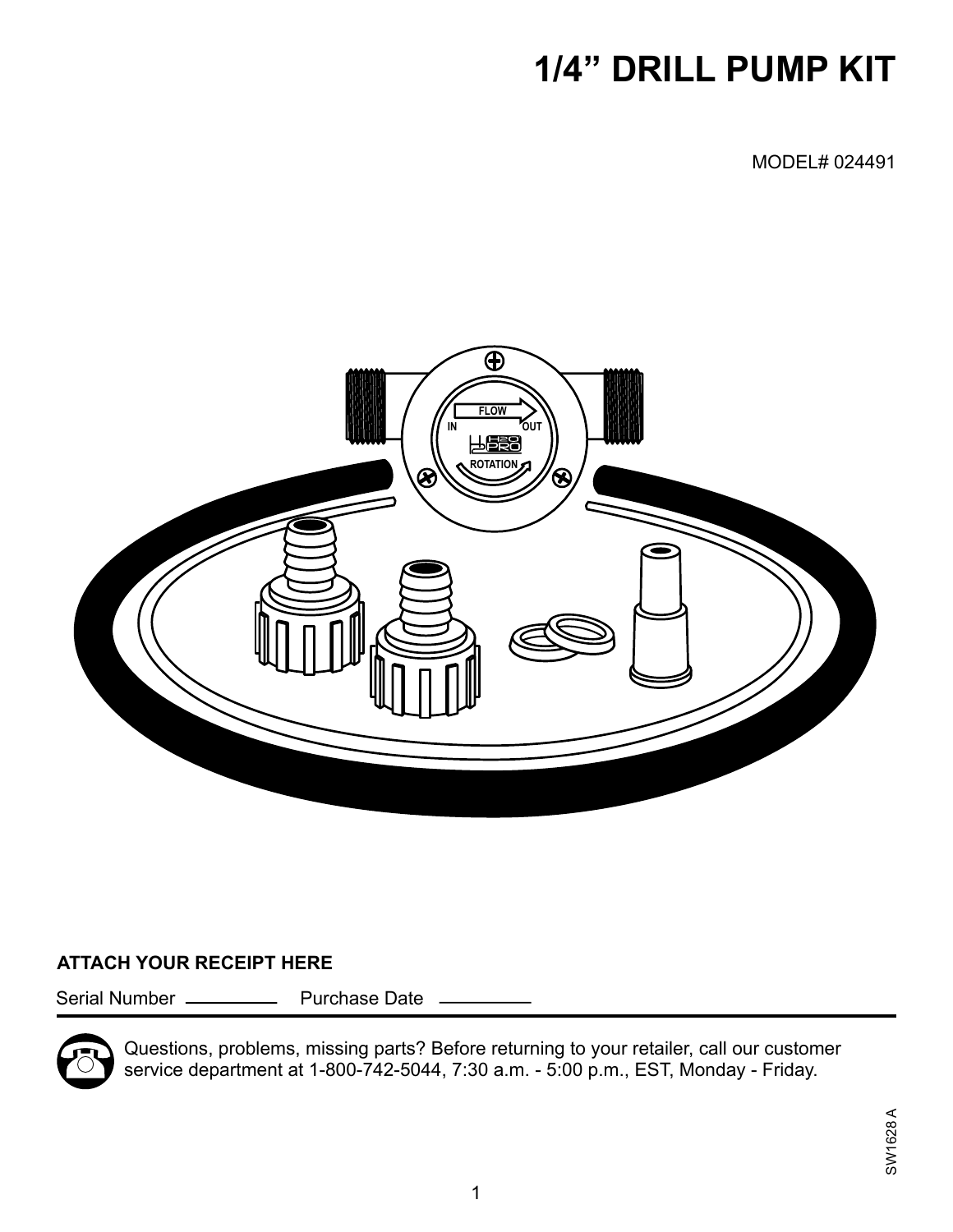## **SAFETY INFORMATION**

### **CAUTION**

Please read and understand this entire manual before attempting to assemble, operate, or install the product.

This utility pump will not turn by hand. This kit is designed to be used with electric hand drills. It is self-priming and can develop pressures to 25 PSI and flow rates to 150 GPH.

This pump is ideal for the following applications:

- Clogged sinks
- Overflowing washing machines
- Emptying aquariums
- Pumping out pool covers
- Transferring oil from autos and boats

For using the drill pump with included attachments. (This drill pump may also be used with standard garden hoses connected to the inlet and outlet sides of the pump. NOTE: Be sure rubber washers are in place when using garden hoses).

#### **• PRODUCT DAMAGE MAY RESULT.**

Do not run the pump dry. Do not run pump backwards.

- **• PRODUCT DAMAGE MAY RESULT.** These pumps are not designed or intended to be used to handle sewage or effluent.
- **• PRODUCT DAMAGE MAY RESULT.** This pump has been evaluated for use with WATER only.
- **• PRODUCT DAMAGE MAY RESULT.** Maximum continuous operating water temperature for standard model pumps must not exceed 104°F (40°C).
- **• PRODUCT DAMAGE MAY RESULT.**

Not designed for 24/7 operation. Design life is 4500 accumulated hours.

## **DANGER**

#### **• FIRE/EXPLOSION HAZARD.**

Pump only clear water. Do not pump flammable or explosive fluids such as gasoline, fuel oil, kerosene, etc. Do not use in a flammable and/or explosive atmosphere. Failure to follow these warnings could result in death or serious injury and/or property damage.

#### **• RISK OF ELECTRIC SHOCK.**

Connect your drill to a properly grounded electrical outlet. For maximum safety, the drill should be connected to an outlet equipped with a ground fault interrupter device. Keep hands, feet and drill motor dry. Using or touching a wet drill motor could result in fatal electrical shock.

### **• CHEMICAL ALERT.**

Prop65 Warning for California residents:

WARNING: Cancer and Reproductive Harm - www.P65Warnings.ca.gov

#### **PACKAGE CONTENTS PRODUCT USE**

| <b>ITEM</b>  | <b>DESCRIPTION</b>                        | <b>QUANTITY</b> |
|--------------|-------------------------------------------|-----------------|
| A            | Drill Pump                                |                 |
| B            | <b>Rubber Washer</b>                      | 2               |
| $\mathsf{C}$ | <b>Hose Adapter</b>                       | $\mathcal{P}$   |
| D            | <b>Rubber Boot Hose</b><br>Connector      |                 |
| E            | 1/2" Black Hose                           |                 |
|              | 1/4" Clear Plastic<br><b>Suction Tube</b> |                 |

#### **INSTRUCTIONS**







1. Attach the plastic barbed hose adapters (2) to the inlet and outlet sides of the drill pump.

NOTE: Be sure rubber washers are in place and air tight. Failure to use washers may result in reduced pressure and failure to pump.

2. Slip the rubber boot hose connector over the exposed inlet end of the plastic barbed hose adapter. Insert the 1/4" plastic suction tube into the rubber boot on the inlet end of the drill pump. (Inlet and outlet are clearly marked on the pump face).

**FLOW** NOTE: Ensure that both hoses are free of kinks or 3. Securely slide the 1/2" plastic hose (larger size) over the barbed end of the hose adapter on the outlet side. obstructions.

NOTE: The discharge hose should be less than 50'.



NOTE: The inlet hose should be as short as possible and no more than 25'.

NOTE: Be sure to use the small 1/4" pastic suction tube when transferring oil.

4. Tighten the drill chuck onto the pump shaft.

Plug in the 1300RPM or stronger drill. If using a cordless drill be sure to use a fully charged battery.

With the pump/hose assembly loosely held with one hand and the drill with the other, slowly start the drill to ensure it is rotating in the proper direction. (see arrow on the pump housing).

- 
- 

- 
- 

- 
- 
-